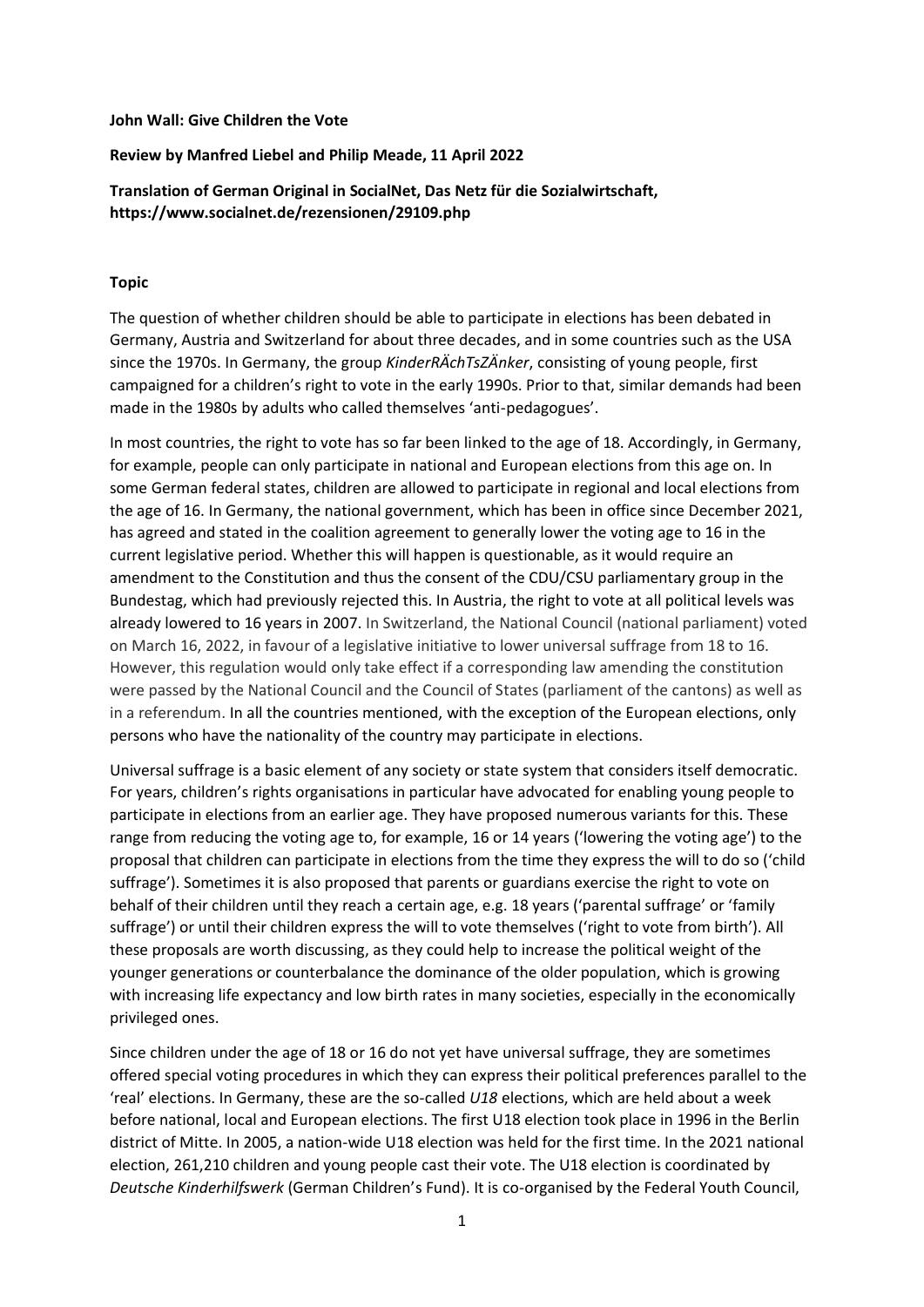regional youth councils, some youth associations and the *Berlin U18 network*. This is a kind of 'precitizenship', which is primarily intended to serve the political education of the new generations and to awaken their interest in political issues.

Internationally, some youth-led organisations such as *We Want to Vote* and the *National Youth Rights Association* in the US have been actively campaigning for full voting rights regardless of age for decades. In addition, there are adult-led organisations such as *Amnesty International* in the UK, *Children's Voice Association* and the *Freechild Institute in the* US, or the *Foundation for the Rights of Future Generations* and the *Generation Foundation* in Germany. Some of these organisations now work together in a global network called *Children's Voting Colloquium*  (https://www.childrenvoting.org), which includes almost a hundred activists and academics and aims

# **Author and background**

to abolish the minimum age for voting worldwide.

*John Wall*, the author of the book reviewed here, is one of the founders of the aforementioned network. With his book, he wants to revive the debate about children's right to vote and underpin it with scientific arguments. *Wall* is also an inspirer and representative of a scientific concept he calls *childism.* In analogy to concepts such as feminism or postcolonialism, he understands it as a critical term similar to the term *Adultismus* (adultism), which is more commonly used in Germany (see: *Liebel* & *Meade*, Adultismus. Die Macht der Erwachsenen über die Kinder. Eine kritische Einführung. Bertz & Fischer, Berlin; to be published in autumn 2022). Childism aims to deconstruct the dominance of adults from the perspective of children and expose their subjectivity. In doing so, *Wall*  hopes to increase the imagination in social practice and academic research for the significance of the age category in social life. He is concerned not only with equal communication between adults and children, but also with a fundamental redefinition of the position of children in social power relations and a reconceptualisation of thinking about the relationship of age groups in society. To this end, Wall founded the Childism Institute at Rutgers University in the US state of New Jersey, where he is professor of philosophy, religion and childhood studies. Since the beginning of the new millennium, he has published numerous writings on the subject, which, such as this book, have so far only been available in English.

## **Content and structure**

With his new book, *Wall* wants to demonstrate how the concept of childism can be used in the debate on children's right to vote. It is divided into seven chapters and concludes with a plea for what the author calls the "*proxy-claim right to vote*" (which we explain and discuss in more detail below).

In **chapter 1,** *Wall* reconstructs the **history of universal suffrage** as a basic element of democratic forms of government since the introduction of the polis in ancient Athens. He shows how the right to vote was extended from a right of privileged minorities to all inhabitants of an initially urban, then national territory who were considered 'adults'. More and more barriers were removed, except for the barrier of the supposedly too young age. He sees the main reason for denying children the right to vote to this day in the fact that they were understood as 'others' property' and limited to the 'private sphere'. This limitation, which is closely linked to the emergence of the bourgeois pattern of a childhood cut off from society, goes hand in hand with the idea that public or political affairs 'are not for children'.

In the following three chapters, *Wall* addresses the most common objections to children's right to vote. In **chapter 2,** he refutes the claim that **children do not have the necessary capacities** to make rational choices. He does admit, with reference to neuroscience, that the brains of young children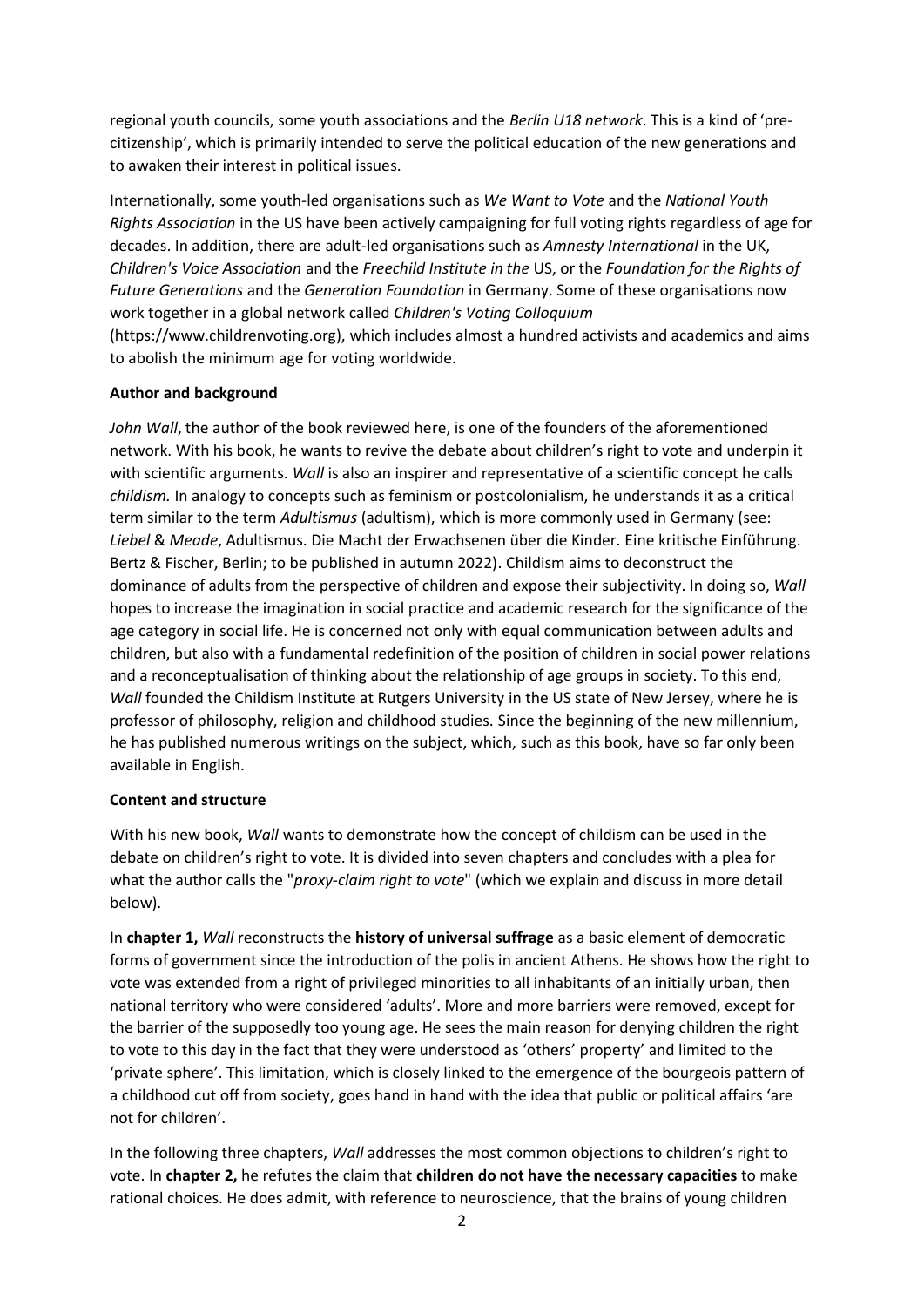are still developing and not ready for 'complex political choices' (p. 42), but also refers to research that children have 'cognitive capacities for morality and empathy' (p. 59) at an early age. In addition, children have many other abilities such as 'a great ability to learn, mathematical dexterity, the complex use of language, self-expression through music and art, compassion for suffering, even great wisdom' (p. 41), all of which are significant for active participation in society. When it comes to the right to vote, however, only children are assumed to lack abilities, while these are taken for granted in adults. Participating in elections is also not the same as driving a car or getting married, and in no way entails risks, neither for children nor for adults. As a democratic right, the right to participate in elections requires no more and no less than wanting to do so.

In **chapter 3,** *Wall* dismantles the objection that **children do not yet have the necessary knowledge**  to be able to judge complex issues that are up for decision. This is not specified anywhere and is not assumed for adults. The only knowledge that should be meaningfully considered for participation in elections is to perceive oneself as a political being and in relation to other political beings and finally to understand that 'different people's lives are not only different but also differently interpreted' (p. 77). In democracies, it is not about elitist or exclusive political knowledge, but about the knowledge that emerges from everyday experience. 'A true democracy does not define the knowledge that counts ahead of time but generates it through a multisided dialogue' (p. 83).

In **chapter 4,** *Wall* addresses concerns that the **power that accrues to children through participation in elections** has incalculable dangerous consequences because children, unlike adults, are particularly easy to manipulate. He counters that children's participation in elections does not give them power over adults, but limits the power of adults over children, and that children's views and opinions are more likely to be taken into account in political decisions. Moreover, the danger of being manipulated is not a special characteristic of children, but a general problem that can be countered by political education in all age groups. Participation in elections would even reduce the risk of manipulation, as it would bring new experiences and make young people more self-confident and critical.

In the following **chapters 5 and 6,** *Wall* shows the **positive effects** that child suffrage has on the one hand for young people themselves, and on the other hand for society as a whole. Governments would be prompted to pay more attention to the interests and experiences of children and would have to make an effort to make their actions understandable to young people. In this way, young people would not only gain more political influence, but it would also benefit their 'political growth' (p. 119) and they would gain dignity themselves. The objection that the right to participate in elections would harm children inadmissibly equates this right with the right to work, marry or have sexual relations. Adults would also benefit from children's participation in elections, as they would gain 'more complex and realistic understandings of their society' (p. 148). It would make children as well as other underprivileged groups more visible and thus make it easier for them to see themselves as part of society.

However, *Wall* also sees the need not only to aim for children's participation in elections, but also to reflect on the **different forms and theories of democracy.** He argues for a theory he calls 'reconstructive' (p. 162). In contrast to the liberal tradition of democracy, which assumes people as isolated individuals and limits these to occasional voting, it would be about taking people's daily experiences of being dependent on each other more seriously and enabling them to be present in political life. Elections would then not be understood as a simple expression of particular interests, but as 'a mechanism for holding governments accountable to the people' (p. 166). This would also make it easier to imagine children's participation in elections, as they would not only be seen as dependent on adults, but in an interdependent relationship with them.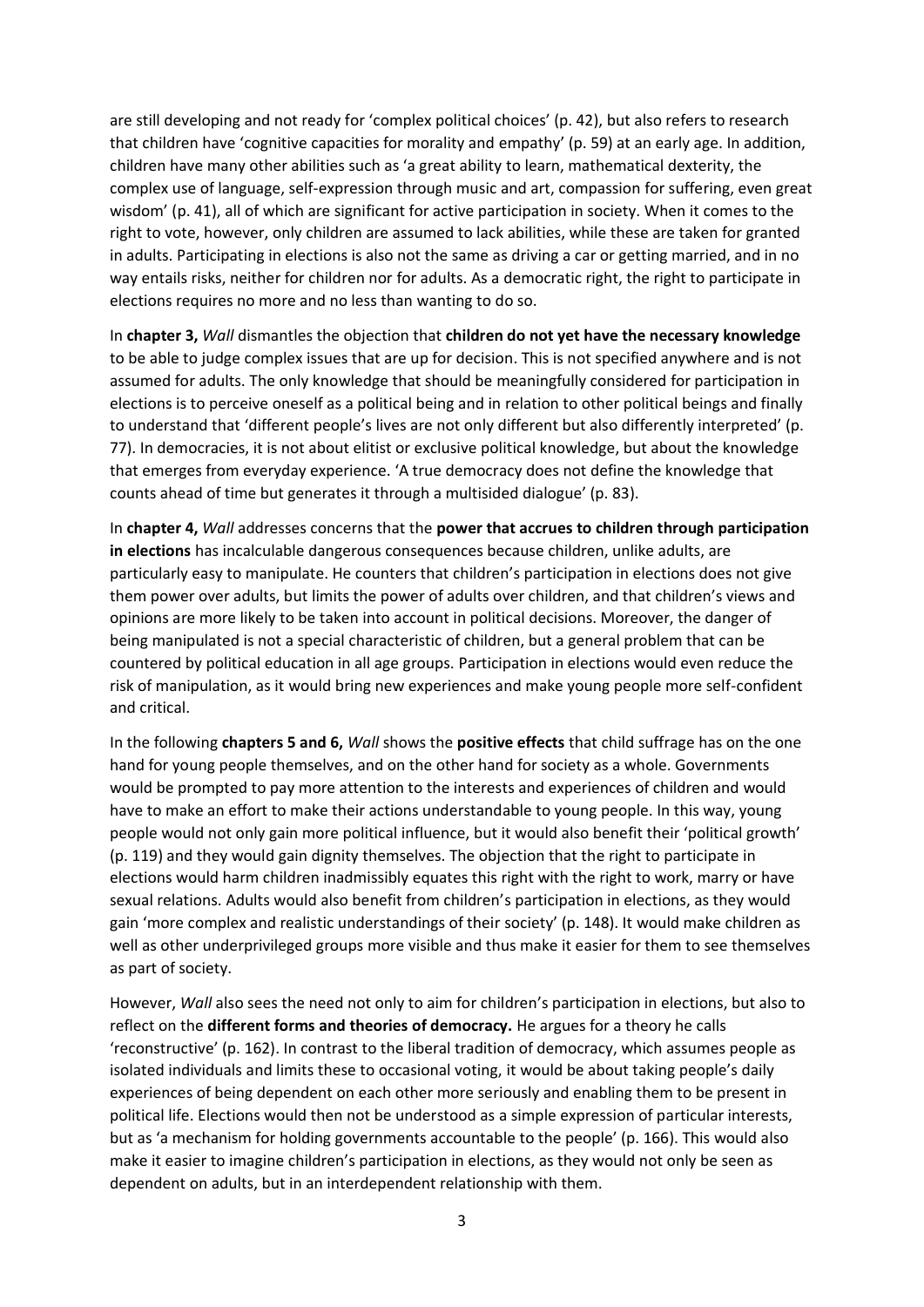In the concluding **chapter 7** and in a manifesto, *Wall* justifies why he advocates the '*proxy-claim vote***'.** By this he means 'that every person in a democracy is provided a *proxy* vote from birth to death that they can also *claim* to exercise for themselves at any point they desire' (p. 171; italics in original). This type of children's right to vote, usually referred to in German as the 'right to vote from birth', provides a proxy (parents or other guardians) to exercise the vote until the young person wishes to claim it for her- or himself. Since no specific minimum age is set, it is not a lowering of the voting age. Wall justifies this form of suffrage by arguing that it implies the 'maximum possible accountability of representatives to the people' (p. 171) and the 'maximum possible empowerment of the people on their own terms' (p. 172). This idea 'learns from children that the people or demos in a democracy are not merely independent but deeply interdependent' (p. 173). As an 'interdependent right' it takes into account this 'more complex human reality' (p. 173). Instead of treating children as mini-adults, it unites 'children and adults along the same interdependent voting spectrum' (p. 181) and instead of 'a competition among the interests of individuals' it enables 'a process of shared social responsiveness' (p. 182).

However, *Wall* also admits that he is hesitant about his proposal. He lists seven frequently raised objections to consider. Genuine equality of voters could be undermined; adults who do not have children might feel unfairly treated; it would be difficult to decide which adults vote for 'their' children; parents might prevent or delay their children from exercising their right to vote themselves; children's voting behaviour could be manipulated at school; and finally, inequality between children could be increased. However, in *Wall's* view, all these counter-arguments do not weigh so heavily as to devalue his proposal. Above all, the maxim of enabling even the youngest children to have political representation would prevail. And finally, the risks and difficulties of his proposal could be countered with practical rules and persuasion.

## **Discussion**

In the German-speaking world, proposals and demands have also been formulated for decades on how children's right to vote could be shaped. These include proposals similar to those of *John Wall.* Nevertheless, we think his book is also worth reading for readers in the German-speaking world, as it contains many new ideas and arguments. In particular, the idea of linking the right of children to vote with the idea of interdependence or mutual responsibility. Moreover, the book is structured and written in a style that allows the reader to look over the author's shoulder as he develops his thoughts and to reflect with him on the various arguments and counter-arguments.

The 'right to vote from birth' or 'proxy voting' proposed and justified in detail by *Wall* has the charm of not leaving out any child because of an age not yet reached. Another argument in favour of his proposal is that, at least in wealthier societies of the North, the demographic structure is shifting more and more towards the elderly due to higher life expectancy and low birth rates, which means that children are becoming less and less important in quantitative terms. But it seems problematic to us to have this right - as *Wall* suggests - exercised in trust by parents or other guardians.

Although it can be assumed that in most cases they want to act in the best interest of their children, the family depicts a complex structure of interests in which there is often a (political) dissent between adults and children. Since the perspectives of the younger ones often (have to) lose out, we think that from an adultism-critical point of view, children's right to vote should not be exercised vicariously by close adults, but by the children themselves. We find it astonishing that *Wall,* who explicitly addresses issues of unequal generational power in his concept of childism, does not take this into account in his proposal for proxy voting.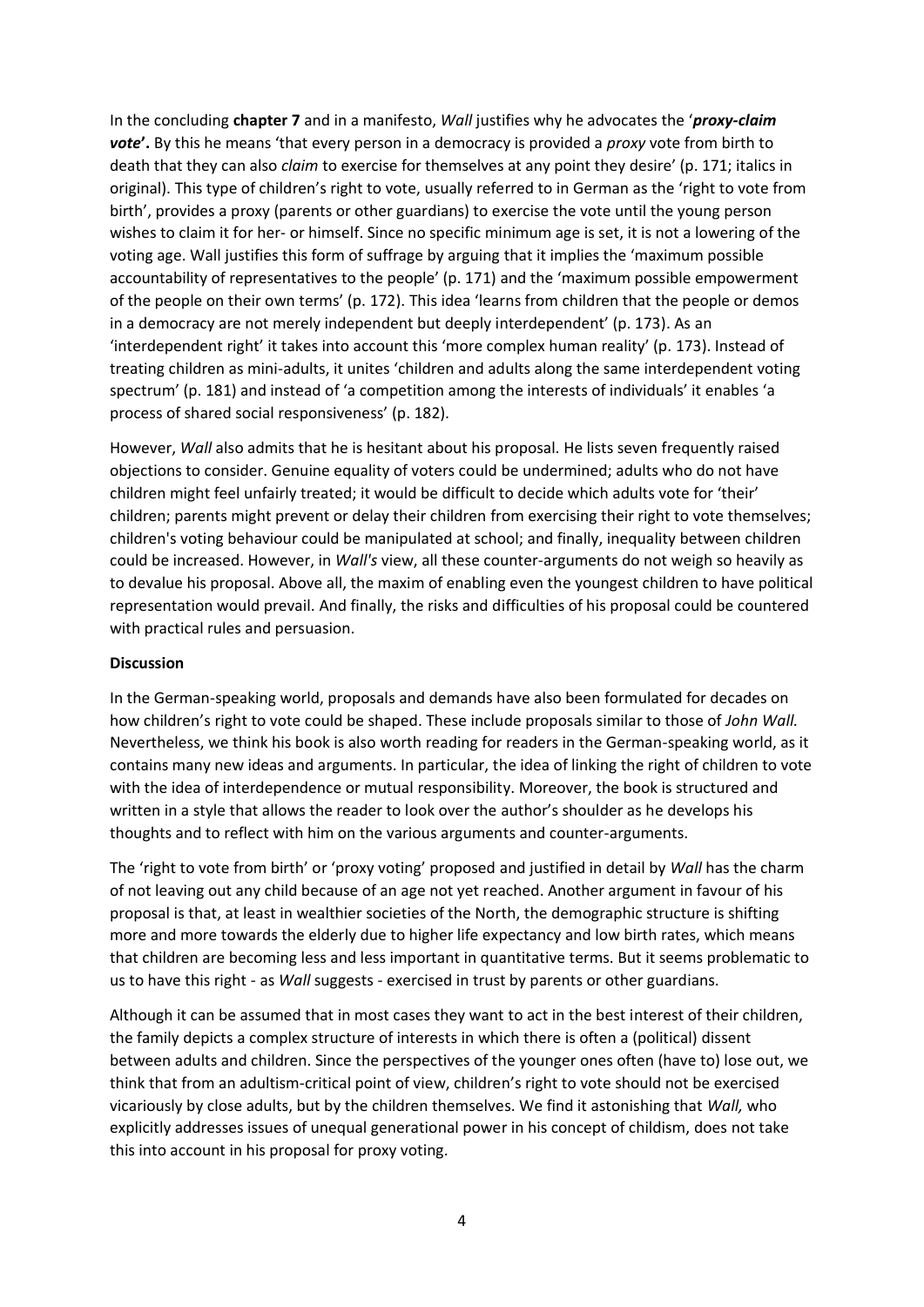We see another shortcoming of *Wall's* justification of children's right to vote in the fact that he understands democracy only as a form of state government and thus exaggerates the right to vote in terms of its importance for human life. He does give some thought to different forms of democracy and what he calls 'reconstructive democracy' comes close to an understanding of democracy – usually called republican – that does not separate the political form from social life, as is the case with the liberal concept of democracy. But in his considerations, the economic and social framework conditions of any form of state are, in our opinion, not sufficiently taken into account. We need only recall that the former German Chancellor *Angela Merkel* once praised German democracy as 'conforming to the market'.

It should also be remembered that political participation is not limited to the right to vote, neither for adults nor for children. In many countries, children's and youth parliaments, children's councils or similar forms of youth participation have been established since the 1990s, inspired by the UN Convention on the Rights of the Child. When children's councils or similar institutions of children's participation serve as a symbolic substitute for the right to vote, they channel children's interests and energies in ways that are predetermined by adults and thus do not really contribute to countering adultism in society. However, when children's councils are part of a political process aimed at bringing about change in society, or even arise out of protest movements of young people, they can help to give these processes and movements a more stable structure and thus increase their effectiveness. In general, it can be assumed that even if children were given the right to vote, greater effects could only be expected if it was accompanied by self-organised political movements. Children's right to vote should therefore always be thought of together with other forms of political participation.

Only in this way would it also be possible to overcome an immanent limitation of electoral law, which consists in limiting political issues only to parliamentary institutions. If democracy is to be taken seriously, it cannot be content with producing new norms and laws, but would also have to change lived reality. In other words, society would have to democratise in all areas, in the economy as well as in social and educational institutions. For young people, this would mean, for example, gaining meaningful influence on teaching content and forms of learning at school, and being given legally binding opportunities to take action against the violation of their own rights. With such an extension of democracy into everyday life, the framework of a democratic form of state that sees itself as representative and based on the liberal model would be exceeded. The right of children to vote could contribute to making such a perspective more visible.

If children were granted the right to vote directly, it could be assumed that their interest in informing themselves would increase, as would their ability to make independent political judgements. Political parties and candidates who want to be elected would be encouraged to make themselves understood to young people, and the political information and options offered would be expected to be more responsive to young people's interests and expectations. Recent protest movements in different parts of the world have made visible that young people today are among the population groups that are particularly politically engaged.

An open question, which is addressed in *Wall*'s book but not dealt with in more detail, relates to the possibilities for children themselves to assume co-responsibility in democratic institutions and to participate directly in decision-making. This would require new considerations and regulations of the 'passive suffrage', e.g. to what extent and in what way children not only vote, but are also elected and can adopt certain functions in the political system. Such regulations would have to be combined with a restructuring of political institutions in such a way that young people are not forced to pursue politics as a profession, and forms of practice would have to be created that are attractive to children